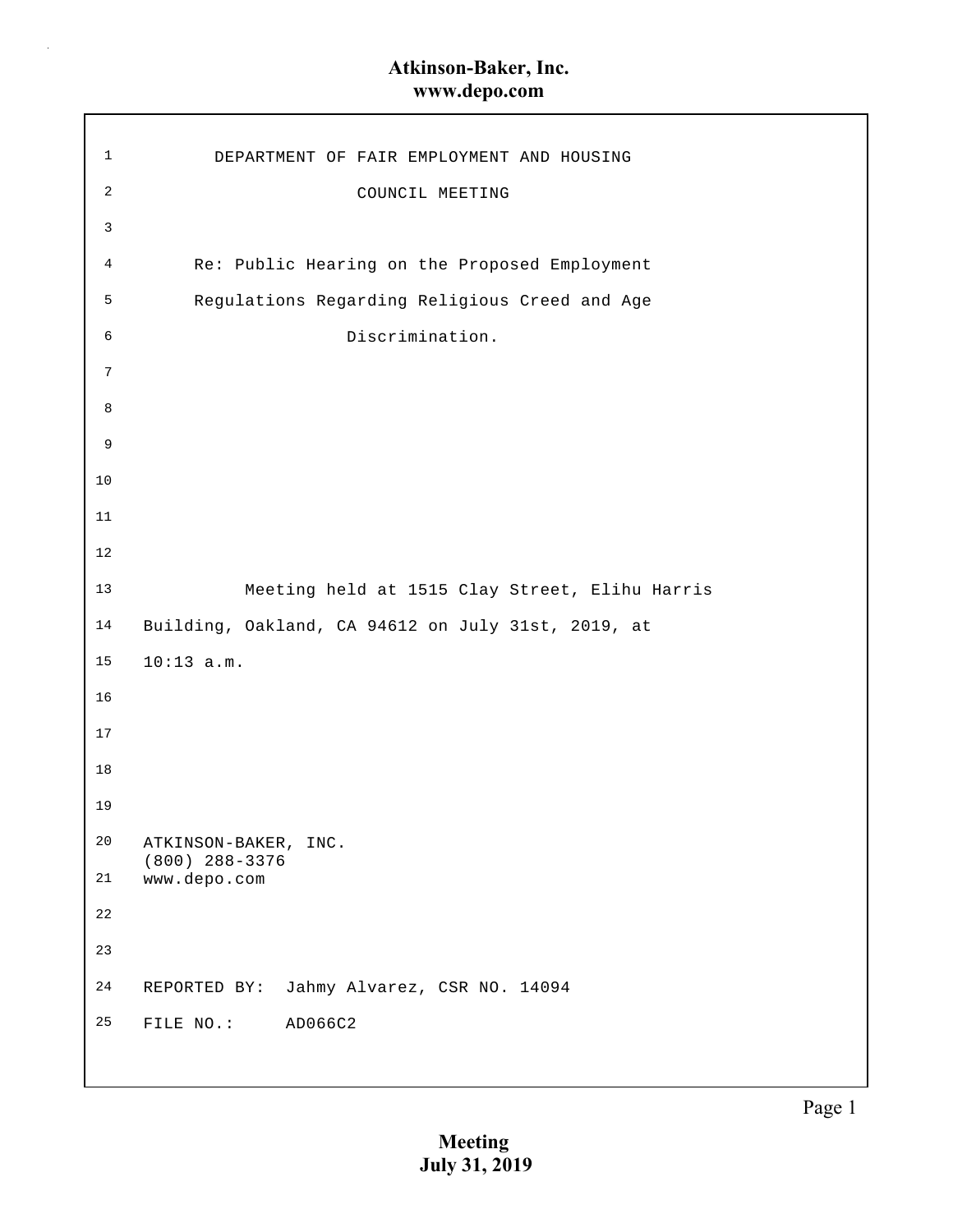| 1              | INDEX                                                    |             | $\mathbf{1}$     | Government Code section 12900 et seq.                    |
|----------------|----------------------------------------------------------|-------------|------------------|----------------------------------------------------------|
| $\overline{c}$ |                                                          |             | $\boldsymbol{2}$ | As it relates to employment, the FEHA                    |
| 3              | Speaker:                                                 | <b>PAGE</b> | 3                | prohibits harassment and discrimination because of race, |
| 4              | <b>Bruce Wick</b>                                        | 7           | $\overline{4}$   | religious creed, color, national origin, ancestry,       |
| 5              | Alan Reinach                                             | 12          | 5                | physical disability, mental disability, medical          |
| 6              | Noah Lebowitz                                            | 15          | 6                | condition, genetic information, marital status, sex,     |
| 7              |                                                          |             | 7                | gender, gender identity, gender expression, age, sexual  |
| 8              |                                                          |             | 8                | orientation, and military and/or veteran status.         |
| 9              |                                                          |             | 9                | The proposed regulations are slated to appear            |
| 10             |                                                          |             | 10               | in the California Code of Regulations, Title Two,        |
| 11             |                                                          |             | 11               | sections 11016, 11063, 11075, 11076, 11078, and 11079.   |
| 12             |                                                          |             | 12               | Copies of the proposed amendments to the FEHA            |
| 13             |                                                          |             | 13               | regulations are available in the front of the room and   |
| 14             |                                                          |             | 14               | are reflected in Attachment D to today's meeting         |
| 15             |                                                          |             | 15               | materials. The notice and initial statement of reasons   |
| 16             |                                                          |             | 16               | are Attachments B and C, respectively.                   |
| 17             |                                                          |             | 17               | The council also has the text of the proposed            |
| 18             |                                                          |             | 18               | regulations available along with the supporting          |
| 19             |                                                          |             | 19               | rule-making papers on its web page at                    |
| 20             |                                                          |             | 20               | WWW.DFEH.CA.GOV/FEHcouncil. We're holding this hearing   |
| 21             |                                                          |             | 21               | as part of our formal rule-making process. The hearing   |
| 22             |                                                          |             | 22               | was noticed through the California Regulatory Notice     |
| 23             |                                                          |             | 23               | Register on June 14th, 2019, and also via email, blasted |
| 24             |                                                          |             | 24               | out to more than 7,500 individual stakeholders that are  |
| 25             |                                                          |             | 25               | part of the council's email list.                        |
|                |                                                          |             |                  |                                                          |
|                |                                                          | Page 2      |                  | Page 4                                                   |
|                |                                                          |             |                  |                                                          |
| 1              | OAKLAND, CALIFORNIA                                      |             | $\mathbf 1$      | So pursuant to the notice, we're taking                  |
| 2              | WEDNESDAY, JULY 31, 2019                                 |             | $\boldsymbol{2}$ | testimony on the proposed regulations here today, and we |
| 3              | 10:13 A.M.                                               |             | 3                | will accept written comments on the proposed regulations |
| 4              |                                                          |             | $\,4$            | until 5:00 p.m. today, July 31st. You may email written  |
| 5              | MR. MANDELBAUM: All right. We've come up to              |             | 5                | comments to the council at FEHcouncil@DFEH.CA.GOV, or if |
| 6              | our public hearing on the proposed employment            |             | 6                | you prefer, you can mail them to the council care of     |
| 7              | regulations regarding religious creed and age            |             | $\boldsymbol{7}$ | Brian Sperber at the is DFEH's Los Angeles office, which |
| 8              | discrimination. So without further ado, we are on the    |             | 8                | is located at 320 West Fourth Street, Tenth Floor, in    |
| 9              | record. It is about 10:15 on Wednesday, July 31st,       |             | 9                | Los Angeles California 90013.                            |
| 10             | 2019. We are here in Oakland. My name is                 |             | 10               | So if you brought a written copy of your                 |
| 11             | Chaya Mandelbaum, chairperson of the Fair Employment and |             | 11               | comments, and you do not plan on separately, or have not |
| 12             | Housing Council.                                         |             | 12               | already separately submitted them via email, you can     |
| 13             | Joining me today are members of the council,             |             | 13               | give a copy to Brian Sperber here today. If you don't    |
| 14             | council members Dale Brodsky, Dara Schur, Tim Iglesias,  |             | 14               | have a written copy, you can still email a written copy  |
| 15             | and Joseph Ortiz, as well as ex-officio member and       |             | 15               | or provide it in any other fashion as long as it is      |
| 16             | director of the department, Kevin Kish.                  |             | 16               | received by 5:00 o'clock this afternoon.                 |
| 17             | Even though we have made initial                         |             | 17               | Anyone who testifies here today or submits               |
| 18             | introductions, let me, again, welcome you to the hearing |             | 18               | written comments will receive a copy of any changes or   |
| 19             | portion of our meeting. The purpose of the hearing is    |             | 19               | amendments that are made by the council and as will      |
| 20             | to receive public comment regarding issuance of          |             | 20               | anyone else who so requests. Anyone who testifies will   |
| 21             | amendments to the Fair Employment and Housing Act --     |             | 21               | have a 15-day period -- as will anyone else who chooses  |
| 22             | employment regulations regarding religious creed and age |             | 22               | to make it -- within which to make written comment if    |
| 23             | discrimination. This rule-making action clarifies,       |             | 23               | there are further changes made by the council to the     |
| 24             | makes specific, and supplements existing state           |             | 24               | proposed regulations.                                    |
| 25             | regulations interpreting the FEHA set forth in           |             | 25               | We'll consider each comment made here today as           |

2 (Pages 2 to 5) Page 5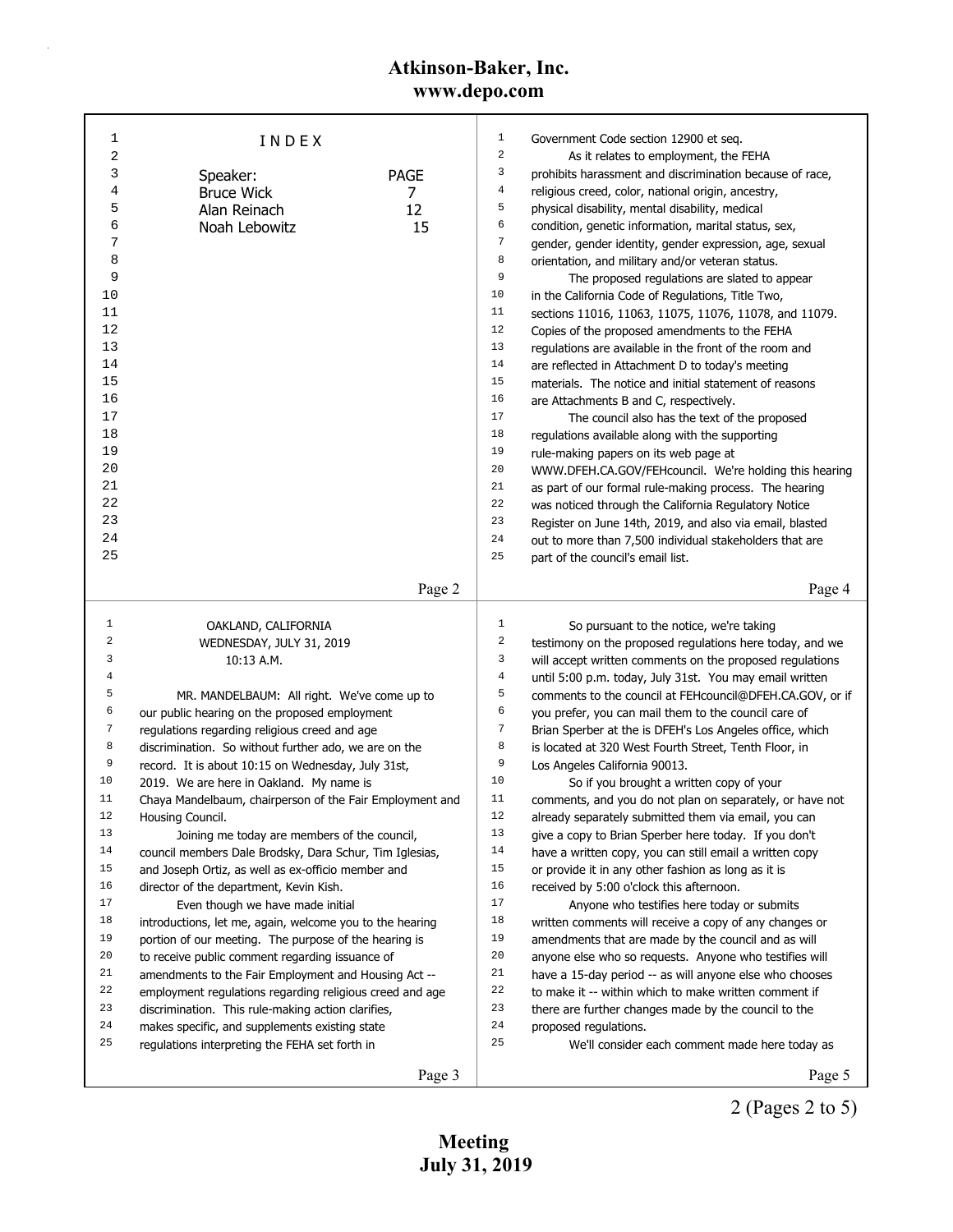| 1              | well as all written comments received. The council will                     | $\mathbf 1$      | California, not within California." And this has impact            |
|----------------|-----------------------------------------------------------------------------|------------------|--------------------------------------------------------------------|
| $\sqrt{2}$     |                                                                             | $\,2$            |                                                                    |
| 3              | respond to each of the comments in its final statement                      | 3                | on what we're doing here today, because it's additional            |
| $\,4$          | of reasons, which will become part of the council's                         | $\,4$            | regulations. If they're not vetted appropriately and               |
| 5              | rule-making record.                                                         | 5                | really accomplish what we're trying to accomplish, it              |
|                | So the hearing is being transcribed by a                                    | 6                | adds to that burden of someone saying "hiring people and           |
| 6              | certified court reporter, and the transcript of the                         | 7                | growing is a liability."                                           |
| 7              | hearing will be -- as well as all written comments                          |                  | And I'm going to speak maybe more about age                        |
| 8              | received will be part of the official rule-making                           | 8                | discrimination, because I'm well-past 40, and I need to            |
| 9              | record. Because this hearing is being transcribed, it                       | 9                | keep working, so I want to -- I appreciate, you know,              |
| 10             | is critical that anyone speaking does so clearly and                        | 10               | protection. I know friends and colleagues who are my               |
| 11             | that only one person speaks at a time. So you will not                      | 11               | age and, you know, struggling to find positions, but               |
| 12             | be sworn in today when you testify; however, we do ask                      | 12               | when businesses aren't growing, they don't typically               |
| 13             | that you come to the front of the room and speak into                       | 13               | need experienced, knowledgeable, mature people who maybe           |
| 14             | the microphone so that the court reporter can take down                     | 14               | have managed folks in the past and have those kind of              |
| 15             | your testimony and that the council members can hear it.                    | 15               | skills and abilities.                                              |
| 16             | Please begin by stating and spelling your name                              | 16               | Because they're just replacing people that may                     |
| 17             | and stating any affiliation you're here representing.                       | 17               | be retiring and usually hiring from within. So we don't            |
| 18             | And also, if you are commenting on a specific                               | 18               | get that dynamism of growth that helps people, really,             |
| 19             | regulation, please identify the section and subsection                      | 19               | of all ages. So I do appreciate, you know, our many                |
| 20             | of the regulation so that we may refer to it while                          | 20               | laws and regs, but I'm afraid some of this may be                  |
| 21             | you're providing your input. We will hear testimony                         | 21               | counterproductive to people if we add too much, again,             |
| 22             | until all those wishing to testify today have had an                        | 22               | more regulation, we just quell hiring of people.                   |
| 23             | opportunity to do so.                                                       | 23               | My employers compete with underground                              |
| 24             | Does anyone have any questions on the ground                                | 24               | employers. We know there are bad employers out there,              |
| 25             | rules?                                                                      | 25               | and we need enforcement. It's a real important thing,              |
|                |                                                                             |                  |                                                                    |
|                | Page 6                                                                      |                  | Page 8                                                             |
|                |                                                                             |                  |                                                                    |
|                |                                                                             |                  |                                                                    |
| $\mathbf{1}$   | All right. Hearing none, we're ready to                                     | $\mathbf{1}$     | but there's a lot of good employers. But again, small              |
| 2              | begin. So whoever wants to kick us off can just come to                     | $\boldsymbol{2}$ | employers, if you have 7 or 23 or 50 employees, you                |
| 3              | the front and provide your comments.                                        | 3                | don't have general council on staff if your HR person is           |
| $\overline{4}$ | Don't make me call on you.                                                  | $\,4$            | maybe part-time.                                                   |
| 5              | MR. WICK: Hopefully I'm not the only                                        | 5                | And trying to take more regulation on,                             |
| 6              | commentator.                                                                | 6                | implement it, and do the right thing, well a lot of                |
| 7              | My name is Bruce Wick, W-I-C-K, with the                                    | $\overline{7}$   | employers want to do the right thing. It just gets more            |
| 8              | Californian Professional Association of Specialty                           | 8                | confusing as we grow. So, you know, some parts of these            |
| 9              | Contractors. Our members operate throughout California,                     | 9                | regs are good; some parts I think are, though,                     |
| 10             | and I just want to thank you, Chairman Mandelbaum,                          | 10               | counterproductive to the economic -- last sentence in              |
| 11             | council members, Director Kish, for this opportunity.                       | $1\,1$           | the economic impact analysis to reduce litigation. I               |
| 12             | You will receive by email, I believe today, a                               | 12               | think they might add to that. And, you know, one of the            |
| 13             | letter from Cal Chamber with some detailed information,                     | 13               | problems we have, the more complicated the regulation,             |
| 14             | and we are a signee onto that letter, so I won't go into                    | 14               | what a lot of employers face is in California.                     |
| 15             | any of that in detail. I did want to make a few general                     | 15               | I know one employer that sets aside half a                         |
| 16             | comments and then a couple of specific comments                             | 16               | million dollars for litigation, and they've never been             |
| 17             | regarding the regulation.                                                   | 17               | found wrong, but they get involved annually for                    |
| 18             | My members would be morally -- usually                                      | 18               | litigation just because you can get sued for something,            |
| 19             | considered medium employers, but I want to speak today                      | 19               | and there's not real clarity whether you were wrong or             |
| 20             | for small and medium employers. Google and Apple were                       | 20               | not. So this is where vetting regs gets really                     |
| 21             | once small employers. They were encouraged to grow, and                     | 21               | important.                                                         |
| 22             | right now, across California, employers, I mean, they                       | 22               | So a couple of examples, it appears in this                        |
| 23             | believe the liabilities from growth are greater than a                      | 23               | reg, we want to give guidance in the regulation itself             |
| 24             |                                                                             | 24               |                                                                    |
| 25             | potential reward for growth.<br>People say "I will grow my business outside | 25               | with examples of things, and that can be hard for a                |
|                | Page 7                                                                      |                  | part-time, even a full-time, you know, HR person who has<br>Page 9 |

3 (Pages 6 to 9)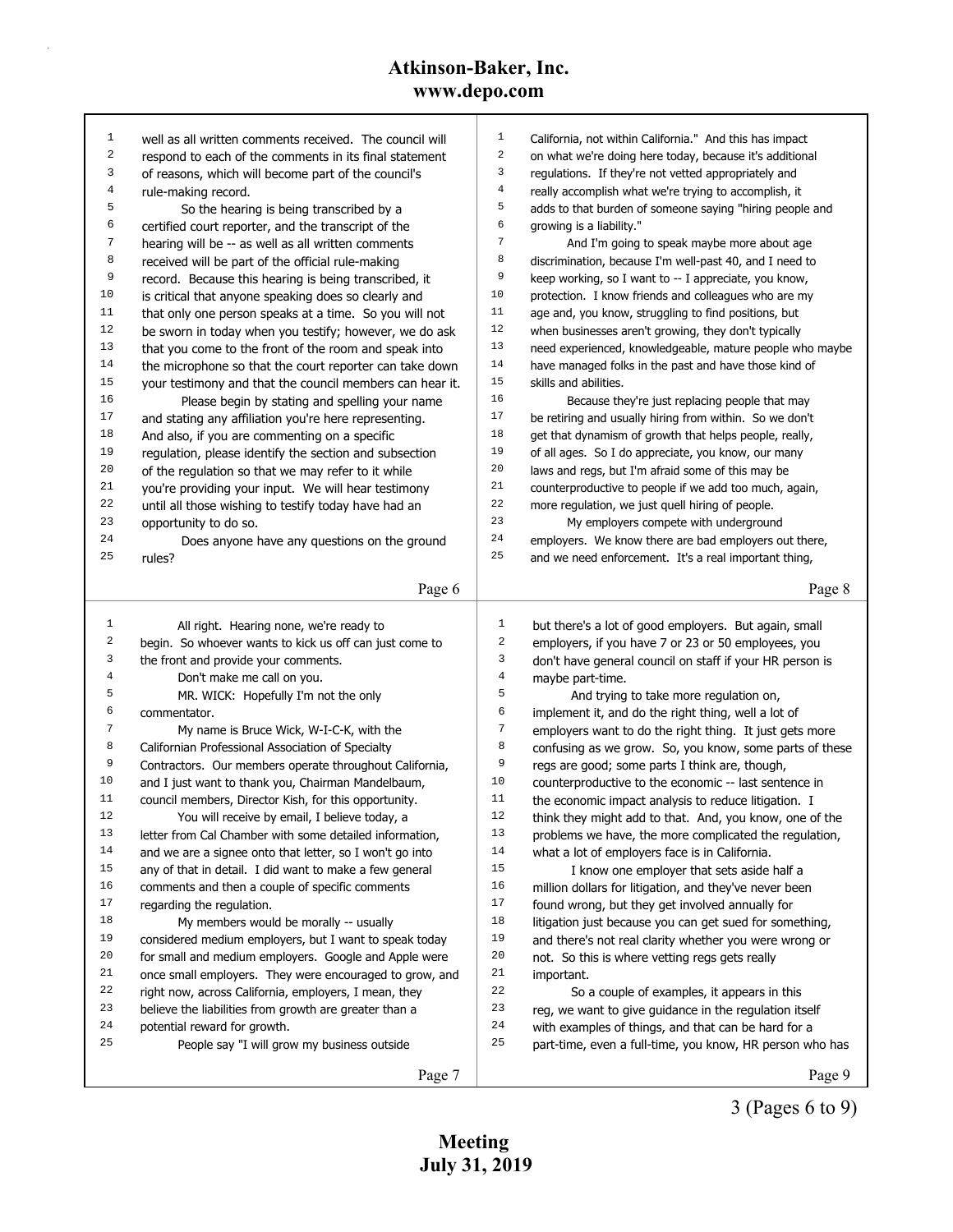| 1                | all the other responsibilities they have. How do they    | $\mathbf{1}$ | MR. REINACH: Good morning, counsel. Alan                 |
|------------------|----------------------------------------------------------|--------------|----------------------------------------------------------|
| $\boldsymbol{2}$ | sort through? Where Q and A is a way better opportunity  | 2            | Reinach, A-L-A-N R-E-I-N-A-C-H, and I'm executive        |
| 3                | to give even more examples and give education.           | 3            | director of the Church State Council, which is a         |
| 4                | I think we sometimes try to put too much into            | 4            | Seventh Day Adventist Organization. Our legal services   |
| 5                | regs and don't balance how much education -- people that | 5            | work has been representing -- to begin with, Sabbath     |
| 6                | want to do the right thing, they can review an           | 6            | observers, our own church members, but in recent years,  |
| 7                | educational piece and say "okay, I see what you want me  | 7            | people of all faiths.                                    |
| 8                | to do now." It's easier instead of trying to sort        | 8            | But we've represented so many, and had so many           |
| 9                | through the more complicated regulation.                 | 9            | calls over the years, of people who were turned down in  |
| 10               | A couple other regulatory proposal spots,                | 10           | the application process, because even when I tell them   |
| 11               | 11016C3, things will be closely scrutinized, and it      | 11           | that legally they have no obligation to disclose their   |
| 12               | almost appears that there's a presumption that your --   | 12           | need for religious accommodation at the application      |
| 13               | you've violated, and you have to un-prove. You're not    | 13           | process, they feel duty-bound, morally-bound to be       |
| 14               | innocent until proven guilty, and again, this is where   | 14           | honest and to disclose, if they're asked, on an          |
| 15               | you get litigation, and you wind up spending a lot of    | 15           | application, "when are you unavailable," and they'll     |
| 16               | money just to get back to ground zero.                   | 16           | say, you know, "Saturday," and they don't get to second  |
| 17               | 11076A, the disparate impact, again, I mean,             | 17           | base or an interview or a second interview or what have  |
| 18               | that's a very good educational piece for employers who   | 18           | you.                                                     |
| 19               | don't understand they may be taking some action that     | 19           | So my written comments have been submitted;              |
| 20               | seems innocent to them, seems fair to them, but maybe    | 20           | Brian has those. And first of all, I just want to thank  |
| 21               | there's a disparate impact. Why don't we do more         | 21           | you, you know. We've addressed this a couple times over  |
| 22               | education instead of you as -- if you have 12 employees, | 22           | the years. I certainly feel like this council has not    |
| 23               | and you're the part-time HR person, do you have the time | 23           | only heard what the problem is but really rolled up your |
| 24               | to go through and identify every possible alternative    | 24           | sleeves and done a fantastic job of addressing it        |
| 25               | practice? Maybe not, but that's what you're being held   | 25           | within -- you know, your purview, of course, is not to   |
|                  |                                                          |              |                                                          |
|                  | Page 10                                                  |              | Page 12                                                  |
|                  |                                                          |              |                                                          |
| $\mathbf{1}$     | to in this litigation, it appears.                       | 1            | make law but to really clarify. And listening to the     |
| 2                | And then 11079A talks about a reasonable                 | 2            | previous speaker, I would reiterate something I think    |
| 3                | person. The concern there is if I'm hiring someone, and  | 3            | that's in your statement of reasons, which is that by    |
| 4                | again, I'm at a small business, I don't have that much   | 4            | clarifying what needs to happen in the application       |
| 5                | time to go through it, I maybe want to narrow a pool and | 5            | process, it's going to provide guidance for companies to |
| 6                | not get 500 resumes on my desk or on my computer and say | 6            | avoid conflicts. And it will actually be good both for   |
| 7                | "how do I non-discriminatorily work through this list of | 7            | business and of course for enhancing employment          |
| 8                | people to find the best qualified person?" So maybe I    | 8            | opportunities for, you know, hundreds or thousands of    |
| 9                | want to reasonably, from my perspective, narrow that     | 9            | Californians who were being screened out.                |
| 10               | list down.                                               | 10           | And I'm thankful that you added, you know -- I           |
| 11               | But someone who's never been in a hiring                 | 11           | had testified about religion in particular about, but    |
| 12               | situation doesn't know that -- how do you sort through   | 12           | you added disability and medical condition. And          |
| 13               | 500 resumes? How can they understand that person; how    | 13           | frankly, you know, I was having a talk with someone      |
| 14               | does a reasonable person look at that? From which        | 14           | close to me, you know, just recently about being         |
| 15               | aspect, a person applying, or the person who's trying to | 15           | screened out in the application process because of a     |
| 16               | figure out "how do I find the most qualified person in   | 16           | disability without really, you know, any proper, you     |
| 17               | an efficient manner?"                                    | 17           | know, inquiry as to what really were the essential       |
| 18               | So I appreciate this opportunity and so forth.           | 18           | functions, which, of course, applies in disability but   |
| 19               | Please vet these well and look at the balance, if        | 19           | not directly in religion.                                |
| 20               |                                                          | 20           | So, you know, I'm very happy with the work               |
| 21               | there's anything that's duplicative or adds more that    |              |                                                          |
| 22               | doesn't really directly benefit what we're trying to     | 21           | that was done here on -- what's the number               |
|                  | accomplish, I'd ask you to scale that back. Thank you.   | 22           | here -- 11063 -- here we go -- 11016 and then we've got  |
| 23               | MR. MANDELBAUM: Thank you. I appreciate your             | 23           | the sub -- the big capital "B," dealing with the         |
| 24               | comments.                                                | 24           | applications. And I also very much appreciate your       |
| 25               | Additional comments?                                     | 25           | having addressed the online application, and I think     |
|                  | Page 11                                                  |              | Page 13                                                  |

4 (Pages 10 to 13)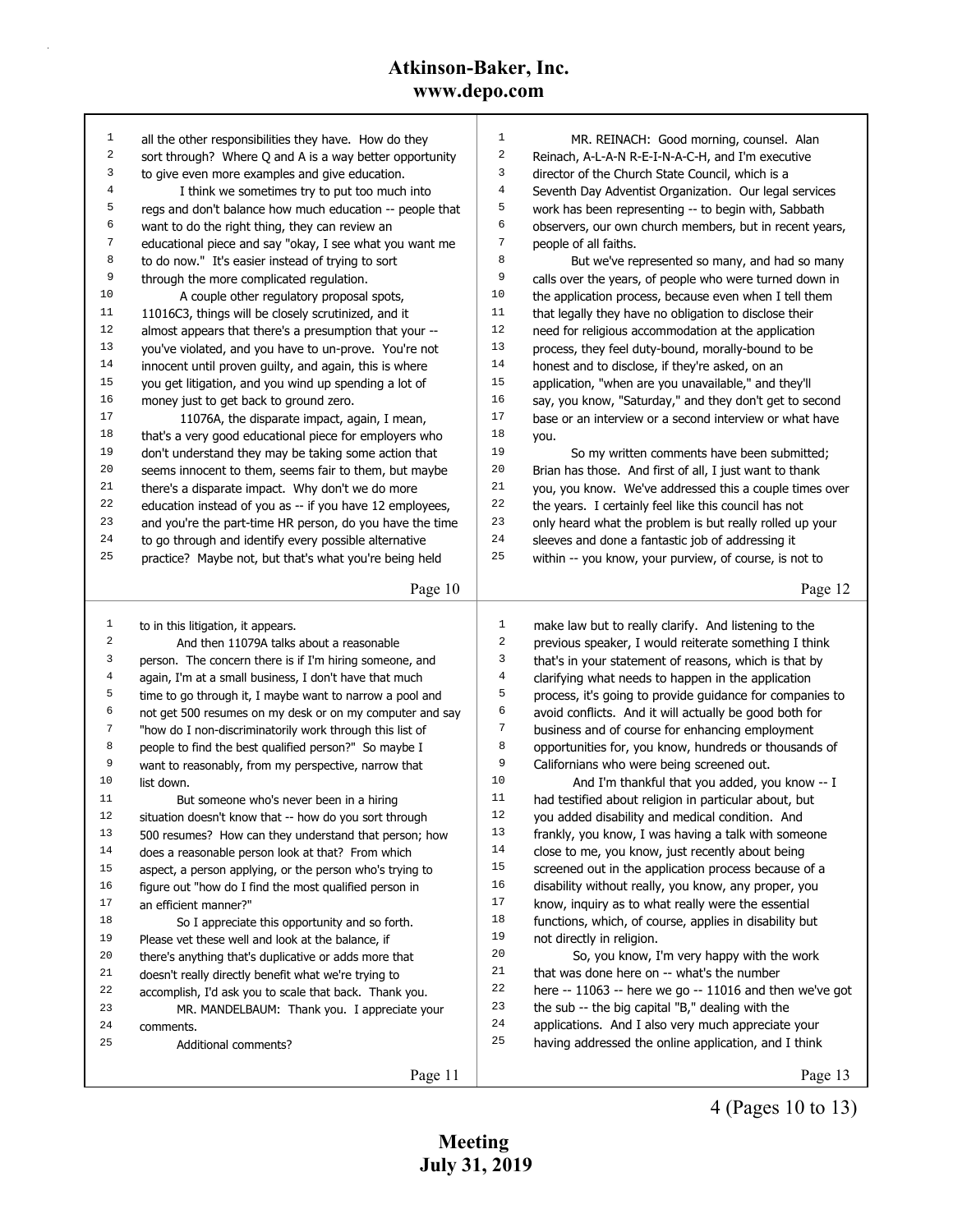| 1                       | that the balance that was drawn there, you know, if it's | 1                       | Council's comments and the letter they've already             |
|-------------------------|----------------------------------------------------------|-------------------------|---------------------------------------------------------------|
| 2                       | followed, should be very helpful.                        | 2                       | submitted to the council in regard to the regulations,        |
| 3                       | Those problems are certainly, you know,                  | 3                       | and we will actually be providing a written comment, a        |
| $\overline{\mathbf{4}}$ | somewhat in anticipation. We've had some reports of      | $\overline{4}$          | more thorough written comment, about some of things I'm       |
| 5                       | people getting bounced out from online applications.     | 5                       | going to talk about this morning, but we'll also include      |
| 6                       | Certainly not to the same extent that we do, you know,   | 6                       | a -- essentially -- sign on to what the Church State          |
| 7                       | from people just getting bounced out of the application  | 7                       | Council has already submitted. So I just want to put          |
| 8                       | process, generally.                                      | 8                       | that in there.                                                |
| 9                       | When I say "bounced out," what I mean is, you            | 9                       | Again, we will be submitting a letter this                    |
| $10\,$                  | know, the application -- the online application will ask | 10                      | evening or before closing of the deadline today. I do         |
| $11\,$                  | are -- you know, "do you have any scheduling limitations | 11                      | want to talk about a couple of different things, in a         |
| 12                      | or are you available 24/7," and if you don't give the    | 12                      | little bit of particularity, in the reg -- in the             |
| 13                      | right answer, the application basically terminates. And  | 13                      | proposed regs, and we'll start with the general section       |
| 14                      | I think what this would do is then trigger a second      | 14                      | under -- the preemployment inquiries under 11016, and         |
| $15\,$                  | question, at a minimum, that would require the question  | $15$                    | the proposed new section, B1A.                                |
| 16                      | about "well, do you need," -- you know, "accommodation," | 16                      | So this section, as explained in the statement                |
| 17                      | and if so, then, presumably, the application process     | 17                      | of reasons, is more or less a -- kind of pull out and         |
| $18\,$                  | would at least be completed and it wouldn't just         | $18\,$                  | rewording of the preexisting language that was in the         |
| 19                      | terminate, so someone would at least have a chance to    | 19                      | regulations. So I think this is actually a really good        |
| $20\,$                  | complete the application.                                | 20                      | opportunity to take a look at this language and what          |
| $2\sqrt{1}$             | There may be problems that arise in the                  | $2\sqrt{1}$             | it's talking about. And as we read it, it                     |
| 22                      | future. If that becomes a problem, of course, we'll be   | 22                      | actually -- the continued -- essentially, maintenance of      |
| 23                      | happy, you know, to let you know and revisit what        | 23                      | this language in the regulations is actually a source of      |
| 24                      | refined it. And last but not least, you know, the prior  | 24                      | confusion. Because there are at least four other very         |
| 25                      | speaker said something about, you know, sort of a        | 25                      | specific regulations within the disability regulations        |
|                         | Page 14                                                  |                         | Page 16                                                       |
|                         |                                                          |                         |                                                               |
|                         |                                                          |                         |                                                               |
| 1                       | presumption based on the scrutiny that would be given.   | 1                       | that discuss and address all of the various permutations      |
| 2                       | And in paragraph C3, it mentions scrutinizing            | 2                       | of preemployment inquiries, medical inquiries, and            |
| 3                       | applications. I don't see -- I don't see a problem with  | 3                       | disability-related inquiries, and the timing of those         |
| 4                       | that language or that that's somehow going to create a   | $\overline{\mathbf{4}}$ | inquiries, what those inquiries -- the elements of those      |
| 5                       | legal presumption.                                       | 5                       | inquiries can be or cannot be in pretty significant           |
| б                       | I do think that applications should be                   | 6                       | detail, including the significant detail in the section       |
| 7                       | scrutinized. First by the employers themselves to make   | 7                       | on defenses related to the health and safety of self or       |
| 8                       | sure, and, you know, there's some awfully good defense   | 8                       | others.                                                       |
| 9                       | attorneys who make a very good living making sure that   | 9                       | So the source of confusion, as we read this                   |
| $10$                    | they educate their clients on how to stay out of         | $10$                    | section as written, is that it doesn't -- it uses             |
| 11                      | trouble. So, you know, I think that by putting this      | 11                      | different language, first of all, than the disability         |
| 12                      | focus on, you know, lawful applications, that they are   | 12                      | regulations. So, for instance, the "directly pertinent        |
| 13                      | not screening people out based on protective activities, | 13                      | to the position" language is not found anywhere else in       |
| 14                      | I think it will be helpful to the employment climate     | $1\,4$                  | the regulations. The "directly related to a                   |
| 15                      | here in California.                                      | 15                      | determination of whether the applicant would endanger         |
| 16                      | I'm very grateful for the work of this                   | 16                      | the health or safety of others," -- excuse me -- is not       |
| 17                      | council. Thank you very much.                            | 17                      | reflected anywhere else in the regulations. So you're         |
| 18                      | MR. MANDELBAUM: Thank you.                               | 18                      | using -- what's being reflected here is different             |
| 19                      | MR. LEBOWITZ: Good morning. Noah Lebowitz,               | 19                      | verbage, which, of course, leads to confusion, which,         |
| 20                      | it's spelled Noah, last name L-E-B- as in boy O-W-I-T-Z. | $20$<br>$2\sqrt{1}$     | typically, leads to litigation.                               |
| 21                      | I'm here on behalf of the California Employment Lawyer's | 22                      | So what we would propose is something that                    |
| 22                      | Association, the Fair Employment and Housing Council     | 23                      | would actually harmonize this section with the existing       |
| 23                      | Regulations Committee. It's been a while. Nice to see    | 24                      | disability regulation. And frankly -- and we'll give          |
| 24<br>25                | you all.                                                 | $25\,$                  | you specific language on our letter, but generally            |
|                         | So first, we fully endorse the Church State<br>Page 15   |                         | speaking, what we would propose is -- is in what's<br>Page 17 |

5 (Pages 14 to 17)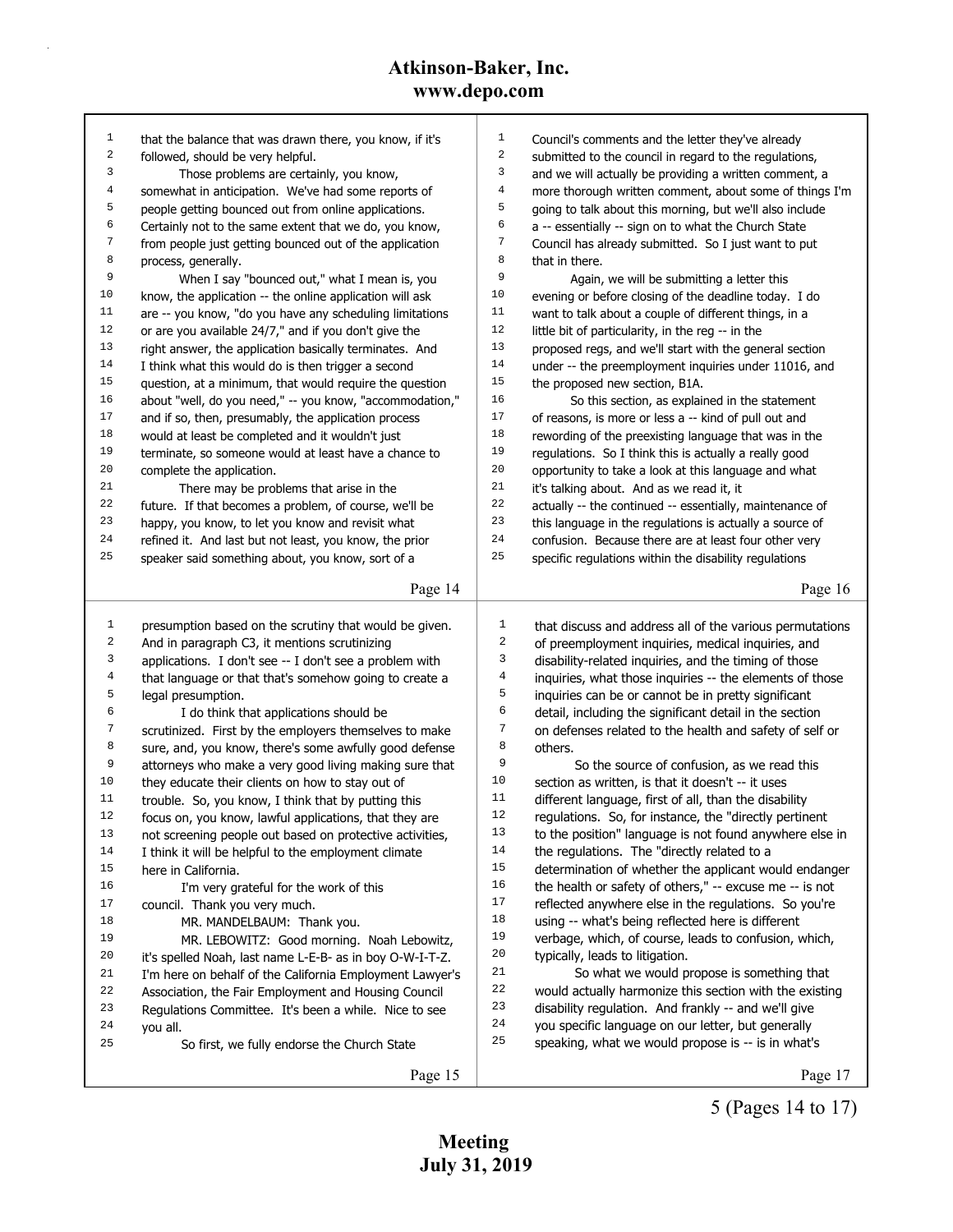| 1              | presently proposed, stop the language as written on the  | 1<br>proposed regulation reads gives the impression, at least             |
|----------------|----------------------------------------------------------|---------------------------------------------------------------------------|
| 2              | third line in about the middle where it says "if the     | 2<br>at this point, that -- two things. One that this -- the              |
| 3              | inquiry or request." And then from there,                | 3<br>question of -- and the proxy for -- the facially-neutral             |
| $\,4$          | cross-reference instead of -- basically delete the rest  | 4<br>criteria being a proxy for age discrimination only                   |
| 5              | of it, and instead, incorporate by reference, and        | 5<br>applies in a disparate impact analysis when both the                 |
| 6              | specific cross-reference to sections 11070, 11071, which | 6<br>code section and the Marks versus Laurel case that                   |
| 7              | are the preemployment -- 11070 is the preemployment      | 7<br>were -- that was the cause of the revision to 12941,                 |
| 8              | practices regulation. The 11071 regulation is about      | 8<br>talked both in disparate impact and disparate treatment              |
| 9              | medical and psychological examinations and inquiries,    | 9<br>language.                                                            |
| 10             | and then also, 11067 on defenses, which sets out all the | 10<br>So -- and I don't know that it's intentional                        |
| 11             | details on the health and safety defense, and then also, | 11<br>in the way that it's worded under the proposed language,            |
| 12             | 11065, because it has the two pertinent definition       | 12<br>but our reading of it gives the impression that it's                |
| 13             | sections related to medical inquiries under job-related  | 13<br>exclusively reserved, that the analysis is exclusively              |
| 14             | and business necessity.                                  | 14<br>reserved, for the disparate impact analysis. So we                  |
| 15             | And that's really the key language as opposed            | 15<br>would propose some additional language, and we'll give              |
| 16             | to the "directly pertinent to the position" language,    | 16<br>that you later -- to address that.                                  |
| 17             | which would cause confusion for someone trying to        | 17<br>And then secondly, that the language as                             |
| $1\,8$         | harmonize this section with the disability sections. So  | 18<br>proposed speaks similar to the statute, but the                     |
| 19             | that's -- when you put those in there, I think it        | 19<br>statute's not exclusive to this in the plural. So in                |
| 20             | actually helps clarify and draw the reader to the more   | 20<br>relation to groups of employees or the impact being                 |
| 21             | specific sections and it uses consistent language. So    | 21<br>on -- on multiple people, or at least the implication               |
| 22             | that would be our general proposal on that, and, again,  | 22<br>for the language as written, could be that this -- this             |
| 23             | we'll provide the specifics in our letter.               | 23<br>regulation only applies when there are multiple                     |
| 24             | The -- and then, I just want a few comments on           | 24<br>plaintiffs or multiple employees who are impacted                   |
| 25             | the age discrimination revisions. So first of all, as    | 25<br>negatively by this criteria.                                        |
|                |                                                          |                                                                           |
|                | Page 18                                                  | Page 20                                                                   |
|                |                                                          |                                                                           |
|                |                                                          |                                                                           |
| 1              | similar to Mr. Reinach, we have been asking for this     | $\mathbf{1}$<br>I've certainly had clients and potential                  |
| 2              | revision for a number of years. We first brought it up   | $\boldsymbol{2}$<br>clients who have been the single person. They are not |
| 3              | in December of 2014 in a letter when we were dealing     | 3<br>involved in a mass lay off; it is a single determination             |
| $\overline{4}$ | with the general FEHA regs, and we were told that it was | $\overline{4}$<br>where, indeed, is very expressly stated that the reason |
| 5              | not part of the noticed regulations, so we couldn't      | 5<br>they are being terminated is for the employer to save                |
| 6              | address it then, and then we asked, specifically in      | 6<br>money because they can hire someone else do the same job             |
| 7              | 2015, for the council to take it up specifically, and    | $\sqrt{ }$<br>for half the price as far as wages and cost of              |
| 8              | now we're here, so we're very pleased, so thank you for  | 8<br>employment.                                                          |
| 9              | that.                                                    | 9<br>Now, that doesn't win the case. We all know                          |
| 10             | And essentially, what we were asking --                  | $10$<br>that. That's just one of the factors, but that is a               |
| 11             | because there was a gap in the regulations where the     | 11<br>viable claim, on an individual case, on an individual               |
| $12\,$         | existing regulations do not specifically address the     | $12$<br>basis. And the impression from this regulation that's             |
| 13             | provisions of Government Code 12941, and the statement   | 13<br>now drafted is that may not be recognized as a viable               |
| 14             | in that section that specifically deals with the Marks   | $1\,4$<br>claim in a viable case. So we will propose some                 |
| 15             | versus Laurel case, and the concept that use of          | 15<br>language that I think will better help address that.                |
| 16             | facially-neutral criteria for an adverse job action --   | 16<br>And then finally, just generally on the age                         |
| 17             | for instance, being able to pay someone less for doing   | $17\,$<br>discrimination, I think you all recognize this, but I           |
| 18             | the same job -- can be -- not always, but can be seen as | 18<br>can tell you, I'm going on 24 years now with practicing             |
| 19             | a proxy for age discrimination. It's a general concept   | 19<br>exclusively on behalf of plaintiffs in employment cases,            |
| 20             | under 12941. It's stated differently in the law, but     | 20<br>and in my own practice, certainly in the past four or               |
| 21             | that's generally what the concept is.                    | 21<br>five years, age discrimination, certainly in the Bay                |
| 22             | And so that was our proposal to address that,            | 22<br>Area, is at epidemic levels. I mean, it is just                     |
| 23             | and we're pleased that the council has taken this up.    | 23<br>atrocious especially in the tech industry, more than any            |
| 24             | We would propose, though, a couple of tweaks to the      | 24<br>other, but it's not the only issue.                                 |
| 25             | proposed language. So in particular, the way the         | 25<br>Speaking to a potential client just last week,                      |
|                | Page 19                                                  | Page 21                                                                   |

6 (Pages 18 to 21)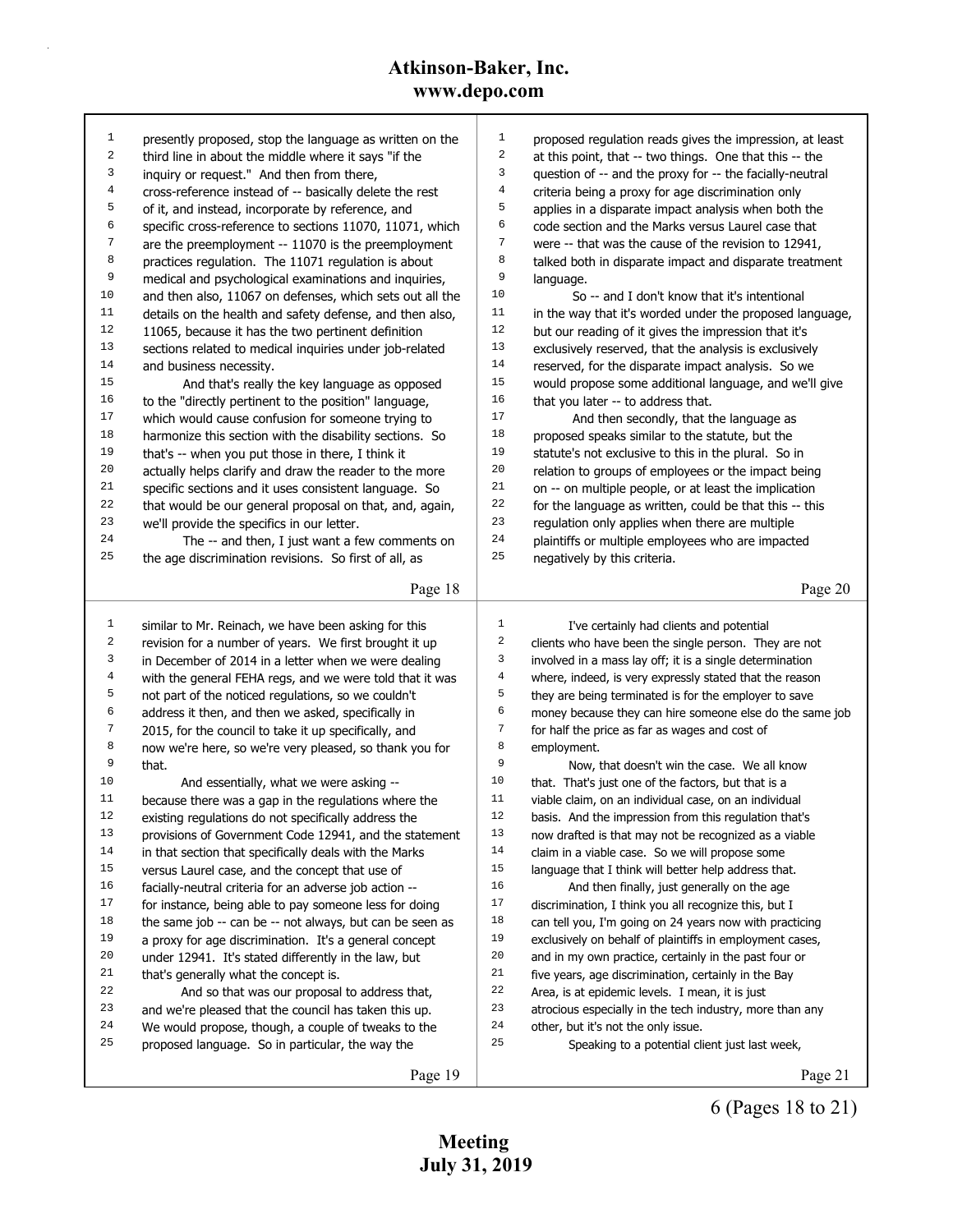| 1  | and he was in the financial industry, and he's 49 years  | 1                              | until 5:00 o'clock today, July 31st.                                       |
|----|----------------------------------------------------------|--------------------------------|----------------------------------------------------------------------------|
| 2  | old. And he -- he was laid off, and he was calling me    | $\sqrt{2}$                     | So thank you for being part of the public                                  |
| 3  | about issues with that. Well, I started asking, "how is  | 3                              | comment hearing, and with that, the hearing portion is                     |
| 4  | the job search going; what are you doing now?" And what  | 4                              | adjourned.                                                                 |
| 5  | he told me, it's just -- and I've heard this over and    | 5                              | (End time: 10:47 a.m.)                                                     |
| 6  | over and over again. They walk in for an interview, and  | 6                              | $-00000-$                                                                  |
| 7  | the look on the face of the person interviewing them     | 7                              |                                                                            |
| 8  | instantly tells them they're not getting a job.          | 8                              |                                                                            |
| 9  | And they've gotten specific comments, "why are           | 9                              |                                                                            |
| 10 | you looking at this job?" You know, "you're way too      | 10                             |                                                                            |
| 11 | experienced for this job. Why are you here?" You know,   | 11                             |                                                                            |
| 12 | "what are you doing in this industry? You shouldn't be   | 12                             |                                                                            |
| 13 | in this industry." And very obvious comments, and this   | 13                             |                                                                            |
| 14 | is happening over and over again. So the fact, in        | 14                             |                                                                            |
| 15 | general, that you're looking at this age discrimination  | 15                             |                                                                            |
| 16 | regulation to try to enhance it in the sense of making   | 16                             |                                                                            |
| 17 | it more clear and understandable is to be commended,     | 17                             |                                                                            |
| 18 | because it is a very -- it's a growing problem. It's a   | 18                             |                                                                            |
| 19 | massive problem, and it's a growing problem, certainly   | 19                             |                                                                            |
| 20 | in my own experience in the Bay Area. So thank you,      | 20                             |                                                                            |
| 21 | again, for all your efforts. We will be submitting our   | 21                             |                                                                            |
| 22 | letter shortly.                                          | 22                             |                                                                            |
| 23 | MR. MANDELBAUM: Thank you.                               | 23                             |                                                                            |
| 24 | MS. SCHUR: Is it appropriate to ask                      | 24                             |                                                                            |
| 25 | questions?                                               | 25                             |                                                                            |
|    |                                                          |                                |                                                                            |
|    | Page 22                                                  |                                | Page 24                                                                    |
|    |                                                          |                                |                                                                            |
| 1  | MR. MANDELBAUM: Sure. I mean, obviously,                 | $\mathbf{1}$<br>$\overline{a}$ | REPORTER'S CERTIFICATE                                                     |
| 2  | we'll be able to respond in writing, but if there's      | 3                              |                                                                            |
| 3  | clarified questions.                                     | 4                              |                                                                            |
| 4  | MS. SCHUR: I'm just wondering if either now              | 5                              | I, Jahmy Alvarez, CSR No. 14094, Certified Shorthand                       |
| 5  | or in your comments you can clarify whether -- under the | 6                              | Reporter, certify:<br>That the foregoing proceedings were stenographically |
| 6  | Disability Discrimination Provision that you think that  | 7                              | reported by me at the time and place therein set forth                     |
| 7  | pre-offer inquiries as to health and disability are      | 8                              | and were thereafter transcribed;                                           |
| 8  | permitted at all under either the ADA Title Seven or     | 9                              | That the foregoing is a true and correct transcript                        |
| 9  | FEHA.                                                    | 10                             | of my shorthand notes so taken.                                            |
| 10 | MS. BRODSKY: That's covered in the disability            | 11                             | I further certify that I am not a relative or                              |
| 11 | regs right now. There's a section on preemployment when  | 12                             | employee of any attorney or any of the parties nor                         |
| 12 | inquiries are permissible.                               | 13                             | financially interested in the action.                                      |
| 13 | MS. SCHUR: Yeah, I just -- if you had any                | 14                             | I declare under penalty of perjury under the law of                        |
| 14 | thoughts on that.                                        | 15                             | California that the foregoing is true and correct.                         |
| 15 | MR. LEBOWITZ: Okay. I'll be happy to address             | 16                             | Dated this<br>day of<br>, 2019.                                            |
| 16 | it. Thanks. Great. Thank you very much.                  | 17                             |                                                                            |
| 17 | MR. MANDELBAUM: Thank you.                               | 18                             |                                                                            |
| 18 | Additional public comment? Going once, going             | 19                             |                                                                            |
| 19 | twice.                                                   |                                | JAHMY ALVAREZ, CSR No. 14094                                               |
| 20 | Brian, anything in writing?                              | 20                             |                                                                            |
| 21 | All right. Well, since everyone has had an               | 21                             |                                                                            |
| 22 | opportunity to provide their public comment as part of   | 22                             |                                                                            |
| 23 | the hearing, we will adjourn the hearing portion of our  | 23                             |                                                                            |
| 24 | meeting, and again, one quick reminder on the record     | 24                             |                                                                            |
| 25 | please, that we will continue accepting written comments | 25                             |                                                                            |
|    | Page 23                                                  |                                | Page 25                                                                    |
|    |                                                          |                                |                                                                            |

7 (Pages 22 to 25)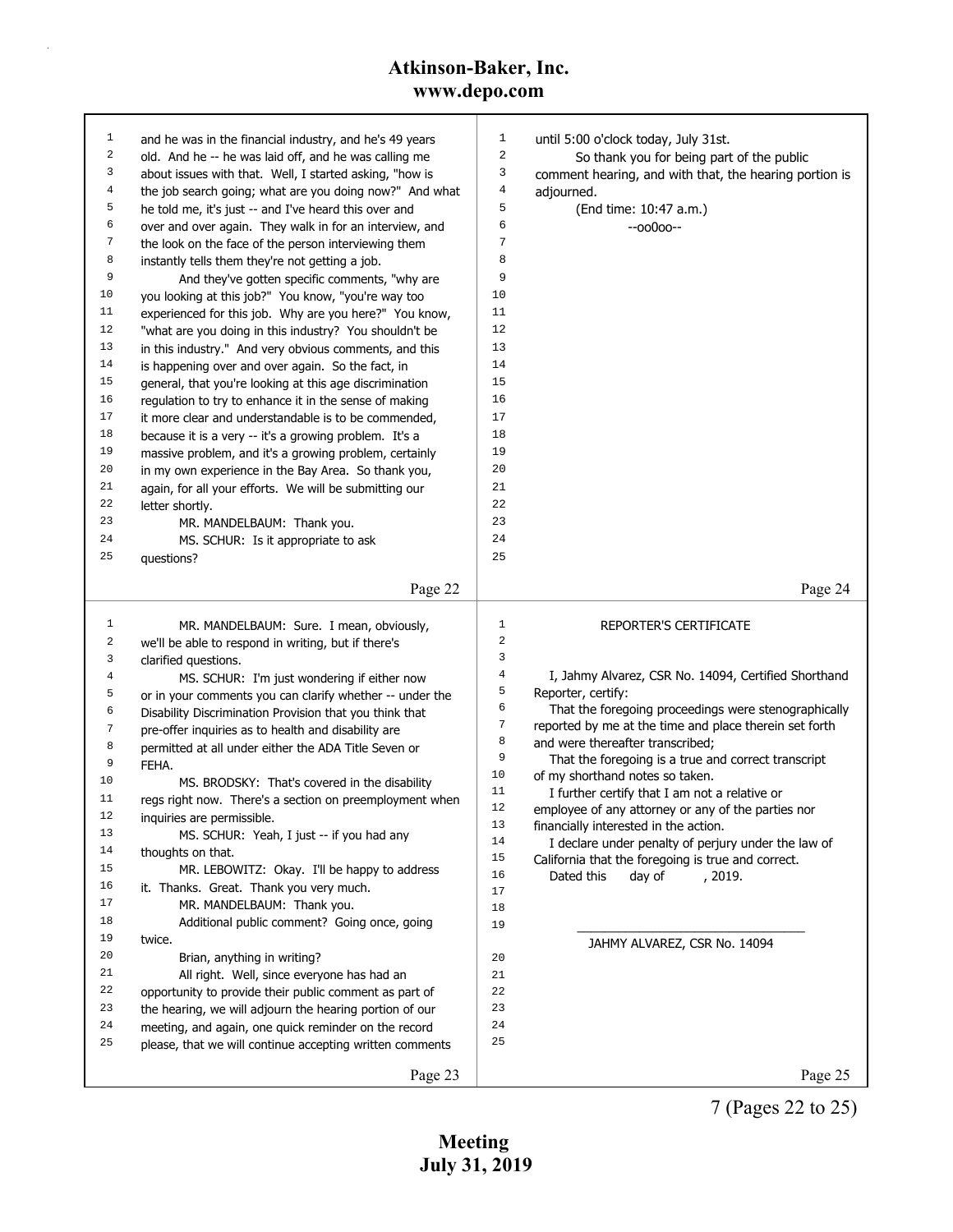| A                          | <b>aspect 11:15</b>            | Chairman 7:10           | counterproductive 8:21    | economic $9:10,11$      |
|----------------------------|--------------------------------|-------------------------|---------------------------|-------------------------|
| A-L-A-N 12:2               | Association 7:8 15:22          | chairperson 3:11        | 9:10                      | educate 15:10           |
|                            | <b>ATKINSON-BAKER 1:20</b>     | Chamber 7:13            | couple 7:16 9:22 10:10    | education 10:3,5,22     |
| <b>a.m</b> 1:15 3:3 24:5   | atrocious 21:23                | chance $14:19$          | 12:21 16:11 19:24         | educational 10:7,18     |
| abilities 8:15             | <b>Attachment 4:14</b>         | changes $5:18,23$       | course 12:25 13:7,18      | efficient 11:17         |
| <b>able</b> 19:17 23:2     | Attachments 4:16               |                         | 14:22 17:19               | efforts $22:21$         |
| accept 5:3                 |                                | Chaya $3:11$            |                           |                         |
| accepting 23:25            | attorney 25:12                 | chooses 5:21            | court $6.6, 14$           | either 23:4,8           |
| accommodation 12:12        | attorneys 15:9                 | church 12:3,6 15:25     | covered 23:10             | elements 17:4           |
| 14:16                      | available 4:13,18 14:12        | 16:6                    | create $15.4$             | <b>Elihu</b> 1:13       |
| accomplish $8.4.4$ 11:22   | avoid 13:6                     | claim 21:11,14          | creed 1:5 3:7,22 4:4      | email 4:23,25 5:4,12,14 |
|                            | awfully 15:8                   | clarified 23:3          | criteria 19:16 20:4,25    | 7:12                    |
| Act $3:21$                 |                                | clarifies 3:23          | critical 6:10             | employee 25:12          |
| action 3:23 10:19 19:16    | в                              | clarify 13:1 18:20 23:5 | cross-reference 18:4,6    | employees 9:2 10:22     |
| 25:13                      |                                |                         |                           |                         |
| activities 15:13           | <b>B</b> 4:16 13:23            | clarifying 13:4         | CSR 1:24 25:4,19          | 20:20.24                |
| AD066C2 1:25               | <b>B1A</b> 16:15               | clarity 9:19            |                           | employer 9:15 21:5      |
| <b>ADA 23:8</b>            | back 10:16 11:22               | Clay $1:13$             | D                         | employers 7:19,20,21,22 |
| <b>add</b> 8:21 9:12       | <b>bad 8:24</b>                | clear 22:17             | D 2:1 4:14                | 8:23,24,24 9:1,2,7,14   |
| <b>added</b> 13:10,12      | <b>balance</b> 10:5 11:19 14:1 | clearly $6:10$          | Dale 3:14                 | 10:18 15:7              |
|                            | <b>base 12:17</b>              | client $21:25$          | <b>Dara</b> 3:14          | employment $1:1,4,3:6$  |
| additional 8:2 11:25       |                                | clients 15:10 21:1,2    |                           | 3:11,21,22 4:2 13:7     |
| 20:15 23:18                | <b>based</b> 15:1.13           | climate $15:14$         | <b>Dated 25:16</b>        | 15:14,21,22 21:8,19     |
| address 17:1 19:6,12,22    | <b>basically</b> 14:13 18:4    |                         | day 12:4 25:16            |                         |
| 20:16 21:15 23:15          | <b>basis 21:12</b>             | close $13:14$           | deadline 16:10            | encouraged 7:21         |
| addressed 12:21 13:25      | <b>Bay</b> 21:21 22:20         | closely 10:11           | dealing 13:23 19:3        | endanger 17:15          |
| addressing 12:24           | <b>behalf</b> 15:21 21:19      | closing $16:10$         | deals 19:14               | endorse 15:25           |
| adds 8:5 11:20             | <b>believe</b> 7:12.23         | code 4:1,10 19:13 20:6  | December 19:3             | enforcement 8:25        |
|                            | benefit 11:21                  | colleagues 8:10         | declare 25:14             | enhance 22:16           |
| adjourn 23:23              |                                | color $4.4$             | defense 15:8 18:11        | enhancing 13:7          |
| adjourned 24:4             | <b>best 11:8</b>               | come 3:5 6:13 7:2       |                           | epidemic 21:22          |
| <b>ado</b> 3:8             | better 10:2 21:15              | commended 22:17         | defenses 17:7 18:10       | especially 21:23        |
| <b>Adventist 12:4</b>      | big $13:23$                    |                         | definition 18:12          |                         |
| adverse 19:16              | <b>bit</b> 16:12               | comment 3:20 5:22,25    | delete 18:4               | essential 13:17         |
| affiliation 6:17           | blasted 4:23                   | 16:3,4 23:18,22 24:3    | department 1:1 3:16       | essentially 16:6,22     |
| afraid 8:20                | <b>bounced</b> 14:5,7,9        | commentator 7:6         | desk 11:6                 | 19:10                   |
| afternoon 5:16             | <b>boy</b> 15:20               | commenting 6:18         | detail 7:15 17:6,6        | et $4.1$                |
| age 1:5 3:7,22 4:7 8:7,11  | Brian 5:7,13 12:20 23:20       | comments 5:3,5,11,18    | detailed 7:13             | evening 16:10           |
| 18:25 19:19 20:4           | <b>Brodsky</b> 3:14 23:10      | 6:1,2,7 7:3,16,16       | details 18:11             | ex-officio 3:15         |
| 21:16,21 22:15             | brought $5:10$ 19:2            | 11:24,25 12:19 16:1     | determination 17:15       | examinations 18:9       |
|                            | <b>Bruce 2:4777</b>            | 18:24 22:9,13 23:5,25   | 21:3                      | examples 9.22,24 10:3   |
| <b>ages 8:19</b>           | <b>Building 1:14</b>           | Committee 15:23         | <b>DFEH's 5:7</b>         | exclusive 20:19         |
| Alan 2:5 12:1              |                                | companies 13:5          |                           | exclusively 20:13,13    |
| alternative 10:24          | burden 8:5                     | compete 8:23            | different 16:11 17:11,18  | 21:19                   |
| Alvarez 1:24 25:4,19       | business 7:25 11:4 13:7        | complete 14:20          | differently 19:20         | excuse 17:16            |
| amendments 3:21 4:12       | 18:14                          |                         | directly 11:21 13:19      |                         |
| 5.19                       | businesses 8:12                | completed 14:18         | 17:12,14 18:16            | executive 12:2          |
| analysis 9:11 20:5,13,14   |                                | complicated 9:13 10:9   | director 3:16 7:11 12:3   | existing 3:24 17:22     |
| ancestry 4:4               | C                              | computer 11:6           | disability 4:5,5 13:12,16 | 19:12                   |
| and/or 4:8                 |                                | concept 19:15,19,21     | 13:18 16:25 17:11,23      | experience 22:20        |
| Angeles 5:7,9              | $C$ 4.16                       | concern 11:3            | 18:18 23:6,7,10           | experienced 8:13 22:11  |
|                            | C315:2                         | condition 4:6 13:12     |                           | explained 16:16         |
| annually 9:17              | CA 1:14                        | conflicts 13:6          | disability-related 17:3   | expression 4:7          |
| answer $14:13$             | Cal 7:13                       | confusing 9:8           | disclose 12:11,14         | expressly 21:4          |
| anticipation 14:4          | <b>California</b> 3:1 4:10,22  | confusion 16:24 17:9.19 | discrimination 1.6 3.8    | extent 14:6             |
| appear 4:9                 | 5:9 7:9,22 8:1,1 9:14          |                         |                           |                         |
| appears 9:22 10:12 11:1    | 15:15.21 25:15                 | 18:17                   | 19:19 20:4 21:17,21       |                         |
| Apple 7:20                 | Californian 7:8                | consider 5:25           | 22:15 23:6                | F.                      |
| applicant 17:15            | Californians 13:9              | considered 7:19         | discuss 17:1              | face 9:14 22:7          |
| application $12:10,12,15$  |                                | consistent 18:21        | disparate 10:17,21 20:5   | facially-neutral 19:16  |
| 13:4, 15, 25 14: 7, 10, 10 | call 7:4                       | continue 23:25          | 20:8,8,14                 | 20:3                    |
|                            | calling 22:2                   | continued 16:22         | doing 8:2 19:17 22:4,12   | fact 22:14              |
| 14:13.17.20                | calls $12:9$                   | Contractors 7:9         |                           |                         |
| applications 13:24 14:5    | capital 13:23                  | Copies 4:12             | dollars 9:16              | factors $21:10$         |
| 15:3,6,12                  | care $5:6$                     | copy 5:10,13,14,14,18   | drafted 21:13             | fair 1:1 3:11,21 10:20  |
| applies 13:18 20:5,23      | case 19:15 20:6 21:9,11        | correct 25:9,15         | draw 18:20                | 15:22                   |
| applying 11:15             | 21:14                          |                         | drawn $14:1$              | faiths 12:7             |
| appreciate 8.9.19 11:18    | cases 21:19                    | cost 21:7               | duplicative 11:20         | fantastic 12:24         |
| 11:23 13:24                | cause 18:17 20:7               | council 1:2 3:12,13,14  | duty-bound 12:13          | far $21:7$              |
| appropriate 22:24          | certainly 12:22 14:3,6         | 4:17 5:5,6,19,23 6:1    | dynamism 8:18             | fashion 5:15            |
| appropriately 8:3          | 21:1,20,21 22:19               | 6:15 7:11 9:3 12:3,22   |                           | feel $12:13,22$         |
| Area 21:22 22:20           |                                | 15:17,22 16:2,7 19:7    | Е                         | FEHA 3:25 4:2,12 19:4   |
| <b>aside</b> 9:15          | <b>CERTIFICATE 25:1</b>        | 19:23                   |                           | 23.9                    |
| asked 12:14 19:6           | certified 6.6 25:4             | council's 4:25 6:3 16:1 | $E$ 2:1                   | FEHcouncil@DFEH.C       |
|                            | certify 25:5,11                | counsel 12:1            | easier 10:8               |                         |
| asking 19:1,10 22:3        |                                |                         |                           | 5:5                     |
|                            |                                |                         |                           |                         |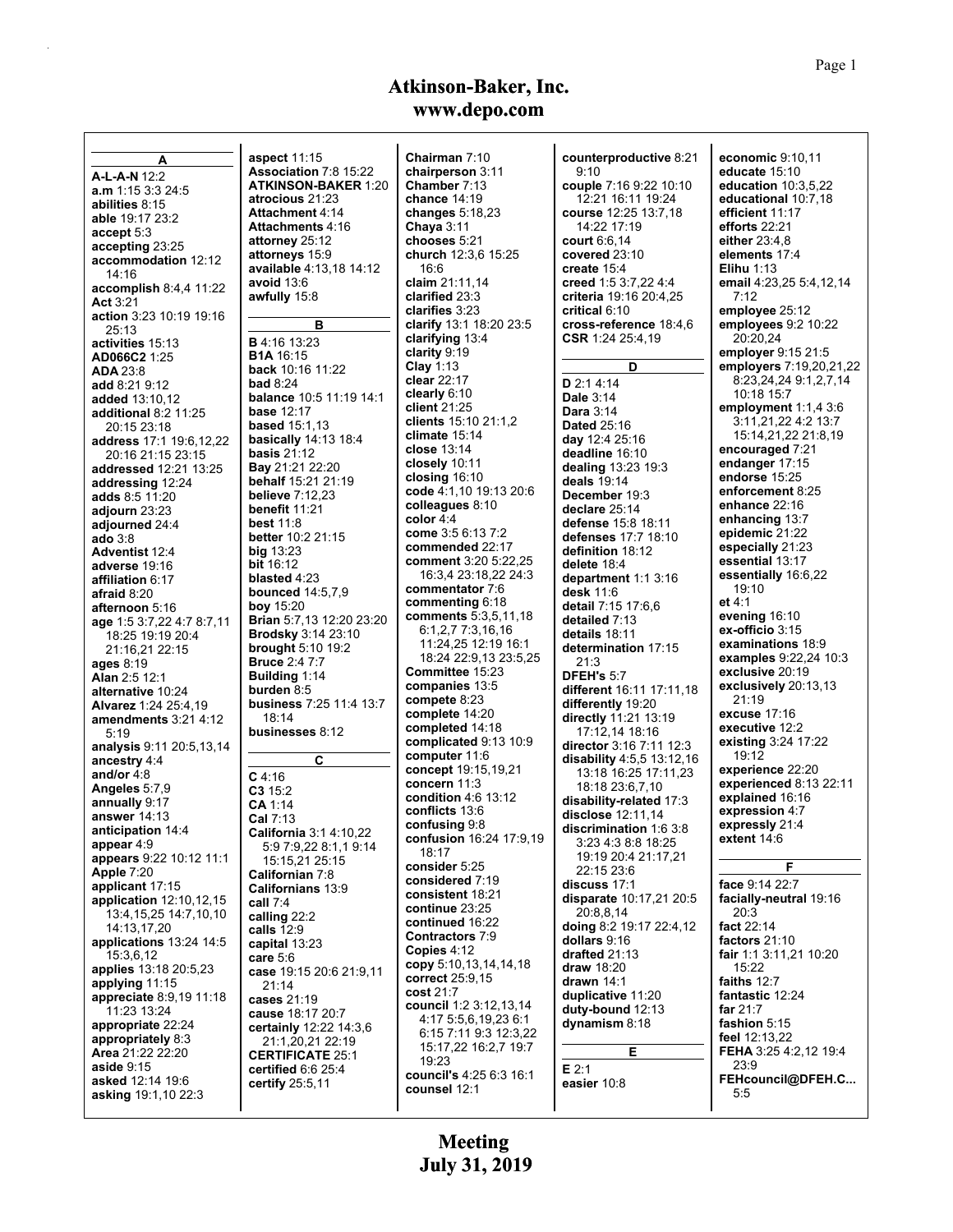| figure $11:16$             | <b>hard 9:24</b>                | job-related 18:13            | managed $8:14$              | old 22:2                        |
|----------------------------|---------------------------------|------------------------------|-----------------------------|---------------------------------|
| <b>FILE 1:25</b>           | harmonize 17:22 18:18           | Joining 3:13                 | Mandelbaum 3:5,11           | once 7:21 23:18                 |
| final $6:2$                | Harris $1:13$                   | Joseph 3:15                  | 7:10 11:23 15:18            | online 13:25 14:5,10            |
|                            |                                 |                              |                             |                                 |
| finally $21:16$            | health 17:7,16 18:11            | July 1:14 3:2,9 5:4 24:1     | 22:23 23:1,17               | $00000 - 24:6$                  |
| financial 22:1             | 23:7                            | <b>June 4:23</b>             | manner 11:17                | operate 7:9                     |
| financially 25:13          | hear 6:15,21                    |                              | marital 4:6                 | opportunities 13:8              |
| find 8:11 11:8.16          | heard 12:23 22:5                | Κ                            | Marks 19:14 20:6            | opportunity 6:23 7:11           |
| first 12:20 15:7,25 17:11  | hearing 1:4 3:6,18,19           |                              | mass $21:3$                 | 10:2 11:18 16:20                |
| 18:25 19:2                 | 4:20,21 6:5,7,9 7:1             | keep 8:9                     | massive $22:19$             | 23:22                           |
|                            |                                 | <b>Kevin 3:16</b>            |                             |                                 |
| five 21:21                 | 23:23.23 24:3.3                 | <b>key</b> 18:15             | materials 4:15              | opposed 18:15                   |
| Floor 5:8                  | held 1:13 10:25                 | kick $7:2$                   | mature $8:13$               | Organization 12:4               |
| focus $15:12$              | help $21:15$                    | kind 8:14 16:17              | mean 7:22 10:17 14:9        | orientation 4:8                 |
| folks $8:14$               | helpful 14:2 15:14              | Kish 3:16 7:11               | 21:22 23:1                  | origin 4:4                      |
| followed 14:2              | helps 8:18 18:20                |                              | medical 4:5 13:12 17:2      | <b>Ortiz 3:15</b>               |
| foregoing $25:6,9,15$      | hire $21:6$                     | know 8:9,10,11,19,24         | 18:9,13                     | outside 7:25                    |
|                            |                                 | 9:8,12,15,25 11:12           |                             |                                 |
| formal 4:21                | hiring $8.5, 17, 22$ 11:3,11    | 12:16,21,25 13:8,10          | medium 7:19,20              |                                 |
| forth 3:25 11:18 25:7      | holding $4:20$                  | 13:13,14,16,17,20            | meeting 1:2,13 3:19 4:14    | P                               |
| <b>found</b> 9:17 17:13    | <b>honest</b> 12:14             | 14:1,3,6,10,11,16,23         | 23:24                       | p.m 5:4                         |
| four 16:24 21:20           | Hopefully 7:5                   | 14:23,24,25 15:8,11          | member 3:15                 | page 2:34:19                    |
| Fourth 5:8                 | <b>Housing</b> $1:13:12,21$     | 15:12 20:10 21:9             | <b>members</b> 3:13,14 6:15 | papers 4:19                     |
| <b>frankly</b> 13:13 17:23 | 15:22                           |                              | 7:9,11,18 12:6              |                                 |
| friends $8:10$             | HR 9:3,25 10:23                 | 22:10,11                     | mental 4:5                  | paragraph 15:2                  |
|                            |                                 | knowledgeable 8:13           |                             | part 4:21,25 6:3,8 19:5         |
| front 4:13 6:13 7:3        | hundreds 13:8                   |                              | mentions 15:2               | 23:22 24:2                      |
| full-time 9:25             |                                 | L                            | microphone 6:14             | part-time 9:4,25 10:23          |
| fully 15:25                |                                 | $L-E-B-15:20$                | middle 18:2                 | <b>particular</b> 13:11 19:25   |
| functions 13:18            | identify 6:19 10:24             |                              | military 4:8                | particularity 16:12             |
| further 3:8 5:23 25:11     | identity 4:7                    | laid $22:2$                  | million 9:16                | parties 25:12                   |
| future 14:22               |                                 | language 15:4 16:18,20       | minimum $14:15$             |                                 |
|                            | Iglesias 3:14                   | 16:23 17:11,13,24            | money 10:16 21:6            | parts $9.8,9$                   |
|                            | impact 8:1 9:11 10:17,21        | 18:1,15,16,21 19:25          |                             | pay 19:17                       |
| G                          | 20:5,8,14,20                    | 20:9,11,15,17,22             | morally 7:18                | penalty 25:14                   |
| gap 19:11                  | impacted 20:24                  | 21:15                        | morally-bound 12:13         | people 7:25 8:5,13,16,18        |
| gender 4:7,7,7             | implement 9:6                   |                              | morning 12:1 15:19 16:5     | 8:21,22 10:5 11:8 12:7          |
| general 7:15 9:3 16:13     | <b>implication</b> 20:21        | Laurel 19:15 20:6            | multiple 20:21,23,24        | 12:9 14:5,7 15:13               |
|                            |                                 | law 13:1 19:20 25:14         |                             | 20:21                           |
| 18:22 19:4,19 22:15        | important $8:259:21$            | lawful $15:12$               | N                           |                                 |
| generally 14:8 17:24       | <b>impression</b> 20:1,12       | laws $8:20$                  |                             | period 5:21                     |
| 19:21 21:16                | 21:12                           | Lawyer's 15:21               | N <sub>2:1</sub>            | perjury 25:14                   |
| genetic 4:6                | include 16:5                    | lay $21:3$                   | name 3:10 6:16 7:7          | permissible 23:12               |
| getting 14:5,7 22:8        | including 17:6                  | leads 17:19,20               | 15:20                       | permitted 23:8                  |
| give 5:13 9:23 10:3,3      | incorporate 18:5                |                              | narrow 11:5,9               | permutations 17:1               |
| 14:12 17:23 20:15          | <b>individual</b> 4:24 21:11,11 | <b>Lebowitz</b> 2:6 15:19,19 | national 4:4                | <b>person</b> $6:11$ $9:3,25$   |
|                            |                                 | 23:15                        |                             |                                 |
| given 15:1                 | industry 21:23 22:1,12          | legal 12:4 15:5              | necessity 18:14             | 10:23 11:3,8,13,14,15           |
| gives 20:1,12              | 22:13                           | legally 12:11                | need 8:8,13,25 12:12        | 11:15.16 21:2 22:7              |
| go 7:14 10:24 11:5 13:22   | information 4:6 7:13            | <b>letter</b> 7:13,14 16:1,9 | 14:16                       | perspective 11:9                |
| going 8:7 13:5 15:4 16:5   | <b>initial</b> 3:17 4:15        | 17:24 18:23 19:3             | needs $13.4$                | <b>pertinent</b> 17:12 18:12,16 |
| 21:18 22:4 23:18,18        | <b>innocent</b> 10:14,20        | 22:22                        | negatively 20:25            | physical 4:5                    |
| good 9:1,9 10:18 12:1      | input $6:21$                    | levels $21:22$               | never 9:16 11:11            | piece 10:7,18                   |
| 13:6 15:8,9,19 16:19       | inquiries 16:14 17:2,2,3        |                              | new 16:15                   | place 25:7                      |
|                            |                                 | liabilities 7:23             |                             |                                 |
| Google 7:20                | 17:4,4,5 18:9,13 23:7           | liability 8:6                | <b>Nice 15:23</b>           | plaintiffs 20:24 21:19          |
| gotten 22.9                | 23:12                           | limitations 14:11            | <b>Noah</b> 2:6 15:19,20    | plan $5:11$                     |
| Government 4:1 19:13       | inquiry 13:17 18:3              | line 18:2                    | non-discriminatorily        | please 6:16,19 11:19            |
| grateful 15:16             | instance 17:12 19:17            | list 4:25 11:7,10            | 11:7                        | 23:25                           |
| Great 23:16                | instantly 22:8                  | listening 13:1               | notes 25:10                 | pleased 19:8,23                 |
| greater 7:23               | intentional 20:10               | litigation 9:11,16,18        | notice 4:15,22 5:1          | plural 20:19                    |
| ground 6:24 10:16          | interested 25:13                |                              | noticed 4:22 19:5           | point $20:2$                    |
| groups $20:20$             | interpreting 3:25               | 10:15 11:1 17:20             | number 13:21 19:2           | pool 11:5                       |
|                            |                                 | little $16:12$               |                             |                                 |
| grow 7:21,25 9:8           | interview 12:17,17 22:6         | living $15:9$                |                             | portion 3:19 23:23 24:3         |
| growing 8:6,12 22:18,19    | interviewing 22:7               | located 5:8                  | О                           | position 17:13 18:16            |
| growth $7:23,248:18$       | introductions 3:18              | long $5:15$                  | o'clock 5:16 24:1           | positions 8:11                  |
| guidance 9:23 13:5         | involved 9:17 21:3              | look 11:14,19 16:20 22:7     | <b>O-W-I-T-Z</b> 15:20      | possible 10:24                  |
| guilty 10:14               | issuance 3:20                   | looking 22:10,15             | Oakland 1:14 3:1,10         | potential 7:24 21:1,25          |
|                            | <b>issue 21:24</b>              |                              |                             | practice 10:25 21:20            |
| н                          | issues 22:3                     | <b>Los</b> $5:7,9$           | obligation 12:11            | practices 18:8                  |
|                            |                                 | lot 9:1,6,14 10:15           | observers 12:6              | practicing 21:18                |
| half 9:15 21:7             |                                 |                              | obvious 22:13               |                                 |
| happen 13:4                | J                               | М                            | obviously 23:1              | pre-offer 23:7                  |
| happening 22:14            | Jahmy 1:24 25:4,19              | mail $5:6$                   | office 5:7                  | preemployment 16:14             |
| happy 13:20 14:23 23:15    | job 12:24 19:16,18 21:6         |                              | official 6:8                | 17:2 18:7,7 23:11               |
| harassment 4:3             | 22:4,8,10,11                    | maintenance 16:22            | okay 10:7 23:15             | preexisting 16:18               |
|                            |                                 | <b>making 15:9 22:16</b>     |                             | prefer 5:6                      |
|                            |                                 |                              |                             |                                 |
|                            |                                 |                              |                             |                                 |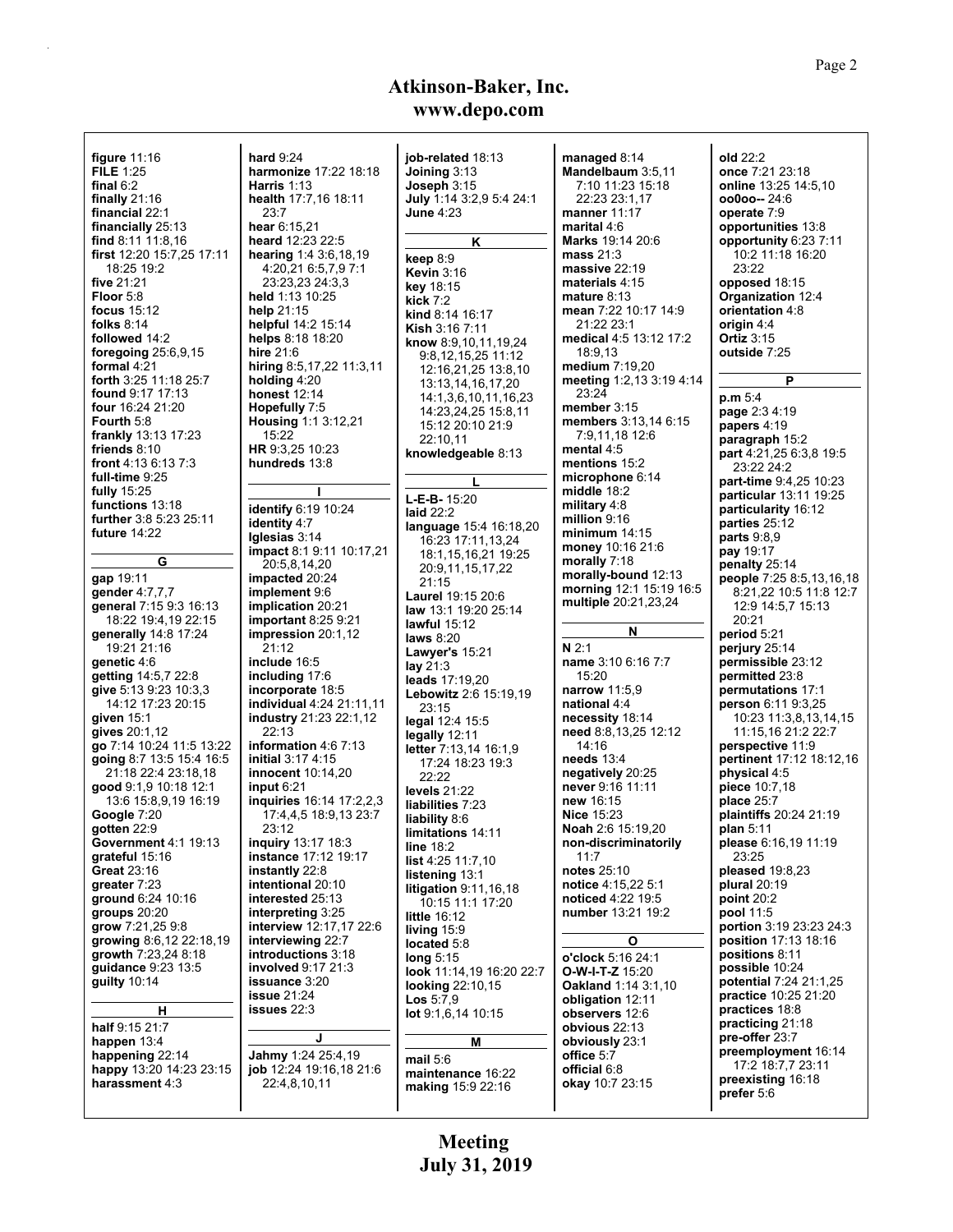| <b>presently</b> 18:1                          | <b>receive</b> 3:20 5:                    |
|------------------------------------------------|-------------------------------------------|
| presumably 14:17                               | received 5:16                             |
| presumption 10:12 15:1                         | recognize 21:1                            |
| 15:5                                           | <b>recognized</b> 21                      |
| pretty 17:5                                    | record 3:9 6:4,                           |
| previous 13:2                                  | reduce 9:11                               |
| price 21:7                                     | refer 6:20                                |
| prior 14:24                                    | reference 18:5                            |
| problem 12:23 14:22                            | refined 14:24                             |
| 15:3 22:18,19,19                               | reflected 4:14                            |
| problems 9:13 14:3,21                          | reg 9:23 16:12                            |
| proceedings 25:6                               | regard 16:2                               |
| process 4:21 12:10.13                          | regarding 1:5                             |
| 13:5,15 14:8,17                                | 7:17                                      |
| <b>Professional 7:8</b>                        | Register 4:23                             |
| prohibits 4:3                                  | regs 8:20 9:9,2                           |
| <b>proper</b> 13:16                            | 16:13 19:42                               |
| <b>proposal</b> 10:10 18:22                    | regulation 6:19                           |
| 19:22                                          | 8:22 9:5,13,2                             |
| propose 17:21,25 19:24                         | 17:23 18:8,8                              |
| 20:15 21:14                                    | 21:12 22:16                               |
| proposed 1:4 3:6 4:9.12                        | regulations 1:                            |
| 4:17 5:2,3,24 16:13,15                         |                                           |
| 18:1 19:25 20:1,11,18                          | 5:3,24 8:3 15                             |
| protection 8:10                                |                                           |
| protective 15:13                               | 16:19,23,25,<br>17:14,17 19:              |
| proven 10:14                                   | regulatory 4:22                           |
| provide 5:15 7:3 13:5                          | Reinach 2:5 12                            |
| 18:23 23:22                                    | reiterate 13:2                            |
|                                                | related 17:7,14                           |
| providing $6:21$ 16:3<br><b>Provision 23:6</b> | relates 4:2                               |
| provisions 19:13                               | relation 20:20                            |
| proxy 19:19 20:3,4                             | relative 25:11                            |
| psychological 18:9                             | religion 13:11,                           |
|                                                |                                           |
|                                                |                                           |
| <b>public</b> 1:4 3:6,20 23:18                 | religious 1:53                            |
| 23:22 24:2                                     | 12:12                                     |
| pull 16:17                                     | reminder 23:24                            |
| purpose 3:19                                   | replacing 8:16                            |
| pursuant 5:1<br>purview 12:25                  | reported 1:24 :<br><b>reporter</b> 6:6,14 |
| put 10:4 16:7 18:19                            | <b>REPORTER'S</b>                         |
|                                                |                                           |
| putting 15:11                                  | reports 14:4<br>represented 1:            |
| Q                                              | representing 6                            |
|                                                | request 18:3                              |
| qualified $11:8,16$                            | requests 5:20                             |
| quell 8:22                                     | require 14:15                             |
| question 14:15,15 20:3                         | reserved 20:13                            |
| questions 6:24 22:25                           | respectively 4                            |
| 23:3                                           | respond 6:2 23                            |
| quick 23:24                                    | responsibilitie                           |
| R                                              | <b>rest</b> 18:4                          |
|                                                | resumes 11:6,                             |
| R-E-I-N-A-C-H 12:2                             | retiring 8:17                             |
| race $4:3$                                     | review 10:6                               |
| read 16:21 17:9                                | revision 19:2 2                           |
| reader 18:20                                   | revisions 18:2                            |
| reading 20:12                                  | revisit 14:23                             |
| reads $20:1$                                   | reward 7:24                               |
| ready 7:1                                      | rewording 16:                             |
| real 8:25 9:19                                 | right 3.5 7:1,22                          |
| really 8:4,18 9:20 11:21                       | 10:6 14:13 2                              |
| 12:23 13:1,16,17<br>16:19 18:15                | rolled 12:23                              |
|                                                | room 4:13 6:13                            |
| reason 21:4                                    | rule-making 3:                            |
| reasonable 11:2,14                             | 4:21 6:4,8                                |
| reasonably 11:9<br>reasons 4:15 6:3 13:3       | rules $6:25$                              |

I

**receive** 3:20 5:18 7:12 **66:1,8 read** 21:17 **recognized** 21:13 **record** 3:9 6:4,9 23:24 **reflected** 4:14 17:17,18 **regarding** 1:5 3:7,20,22 **regs** 8:20 9:9,20 10:5 23:11 **regulation** 6:19,20 7:17 8.23 10:9 17:23 18:8,8 20:1,23 **regulations** 1:5 3:7,22 3:25 4:9,10,13,18 5:2 15:23 16:2 16:19,23,25,25 17:12 9:5,11,12 **regulatory** 4:22 10:10 **Reinach** 2:5 12:1,2 19:1 **related** 17:7,14 18:13 **1,19 religious** 1:5 3:7,22 4:4 **reminder** 23:24 **425:7** 14 25:5 **S** 25:1 12:8 **representing** 6:17 12:5 **13.14 respectively** 4:16 **23:2 ries** 10:1 **resumes** 11:6,13 **20:7 revisions** 18:25 **rewording** 16:18 **right** 3:5 7:1,22 9:6,7 23:11.21 **13 rule-making** 3:23 4:19 **seq** 4:1 **sex** 4:6 22:9

**S Sabbath** 12:5 **safety** 17:7,16 18:11 **Saturday** 12:16 **save** 21:5 **saying** 8:5 **says** 18:2 **scale** 11:22 **scheduling** 14:11 **Schur** 3:14 22:24 23:4 23:13 **screened** 13:9,15 **screening** 15:13 **scrutinized** 10:11 15:7 **scrutinizing** 15:2 **scrutiny** 15:1 **search** 22:4 **second** 12:16,17 14:14 **secondly** 20:17 **section** 4:1 6:19 16:13 16:15,16 17:6,10,22 18:18 19:14 20:6 23:11 **sections** 4:11 18:6,13,18 18:21 **see** 10:7 15:3,3,23 **seen** 19:18 **self** 17:7 **sense** 22:16 **sentence** 9:10 **separately** 5:11,12 **services** 12:4 **set** 3:25 25:7 **sets** 9:15 18:10 **Seven** 23:8 **Seventh** 12:4 **sexual** 4:7 **shorthand** 25:4,10 **shortly** 22:22 **sign** 16:6 **signee** 7:14 **significant** 17:5,6 **similar** 19:1 20:18 **single** 21:2,3 **situation** 11:12 **skills** 8:15 **slated** 4:9 **sleeves** 12:24 **small** 7:20,21 9:1 11:4 **somewhat** 14:4 **sort** 10:2,8 11:12 14:25 **source** 16:23 17:9 **speak** 6:13 7:19 8:7 **speaker** 2:3 13:2 14:25 **speaking** 6:10 17:25 21:25 **speaks** 6:11 20:18 **Specialty** 7:8 **specific** 3:24 6:18 7:16 16:25 17:24 18:6,21 **specifically** 19:6,7,12,14 **specifics** 18:23 **spelled** 15:20 **spelling** 6:16 **spending** 10:15

**Sperber** 5:7,13 **spots** 10:10 **staff** 9:3 **stakeholders** 4:24 **start** 16:13 **started** 22:3 **state** 3:24 12:3 15:25 16:6 **stated** 19:20 21:4 **statement** 4:15 6:2 13:3 16:16 19:13 **stating** 6:16,17 **status** 4:6,8 **statute** 20:18 **statute's** 20:19 **stay** 15:10 **stenographically** 25:6 **stop** 18:1 **Street** 1:13 5:8 **struggling** 8:11 **sub** 13:23 **submits** 5:17 **submitted** 5:12 12:19 16:2,7 **submitting** 16:9 22:21 **subsection** 6:19 **sued** 9:18 **supplements** 3:24 **supporting** 4:18 **sure** 15:8,9 23:1 **sworn** 6:12 **T take** 6:14 9:5 16:20 19:7 **taken** 19:23 25:10 **talk** 13:13 16:5,11 **talked** 20:8 **talking** 16:21 **talks** 11:2 **tech** 21:23 **tell** 12:10 21:18 **tells** 22:8 **Tenth** 5:8 **terminate** 14:19 **terminated** 21:5 **terminates** 14:13 **testified** 13:11 **testifies** 5:17,20 **testify** 6:12,22 **testimony** 5:2 6:15,21 **text** 4:17 **thank** 7:10 11:22,23 12:20 15:17,18 19:8 22:20,23 23:16,17 24:2 **thankful** 13:10 **Thanks** 23:16 **thing** 8:25 9:6,7 10:6 **things** 9:24 10:11 16:4 16:11 20:2 **think** 9:9,12 10:4 13:2,25 14:14 15:6,11,14 16:19 18:19 21:15,17 23:6 **third** 18:2 **thorough** 16:4 **thoughts** 23:14 **thousands** 13:8

**Tim** 3:14 **time** 6:11 10:23 11:5 24:5 25:7 **times** 12:21 **timing** 17:3 **Title** 4:10 23:8 **today** 3:13 5:2,4,13,17 5:25 6:12,22 7:12,19 8:2 16:10 24:1 **today's** 4:14 **told** 19:4 22:5 **transcribed** 6:5,9 25:8 **transcript** 6:6 25:9 **treatment** 20:8 **trigger** 14:14 **trouble** 15:11 **true** 25:9,15 **try** 10:4 22:16 **trying** 8:4 9:5 10:8 11:15 11:21 18:17 **turned** 12:9 **tweaks** 19:24 **twice** 23:19 **two** 4:10 18:12 20:2 **typically** 8:12 17:20 **U un-prove** 10:13 **unavailable** 12:15 **underground** 8:23 **understand** 10:19 11:13 **understandable** 22:17 **use** 19:15 **uses** 17:10 18:21 **usually** 7:18 8:17 **V various** 17:1 **verbage** 17:19 **versus** 19:15 20:6 **vet** 11:19 **veteran** 4:8 **vetted** 8:3 **vetting** 9:20 **viable** 21:11,13,14 **violated** 10:13 **W W-I-C-K** 7:7 **wages** 21:7 **walk** 22:6 **want** 7:10,15,19 8:9 9:7 9:23 10:6,7 11:5,9 12:20 16:7,11 18:24 **wants** 7:2 **way** 10:2 19:25 20:11 22:10 **we'll** 5:25 14:22 16:5,13 17:23 18:23 20:15 23:2 **we're** 4:20 5:1 7:1 8:2,4 11:21 19:8,8,23 **we've** 3:5 12:8,21 13:22 14:4 **web** 4:19 **Wednesday** 3:2,9 **week** 21:25